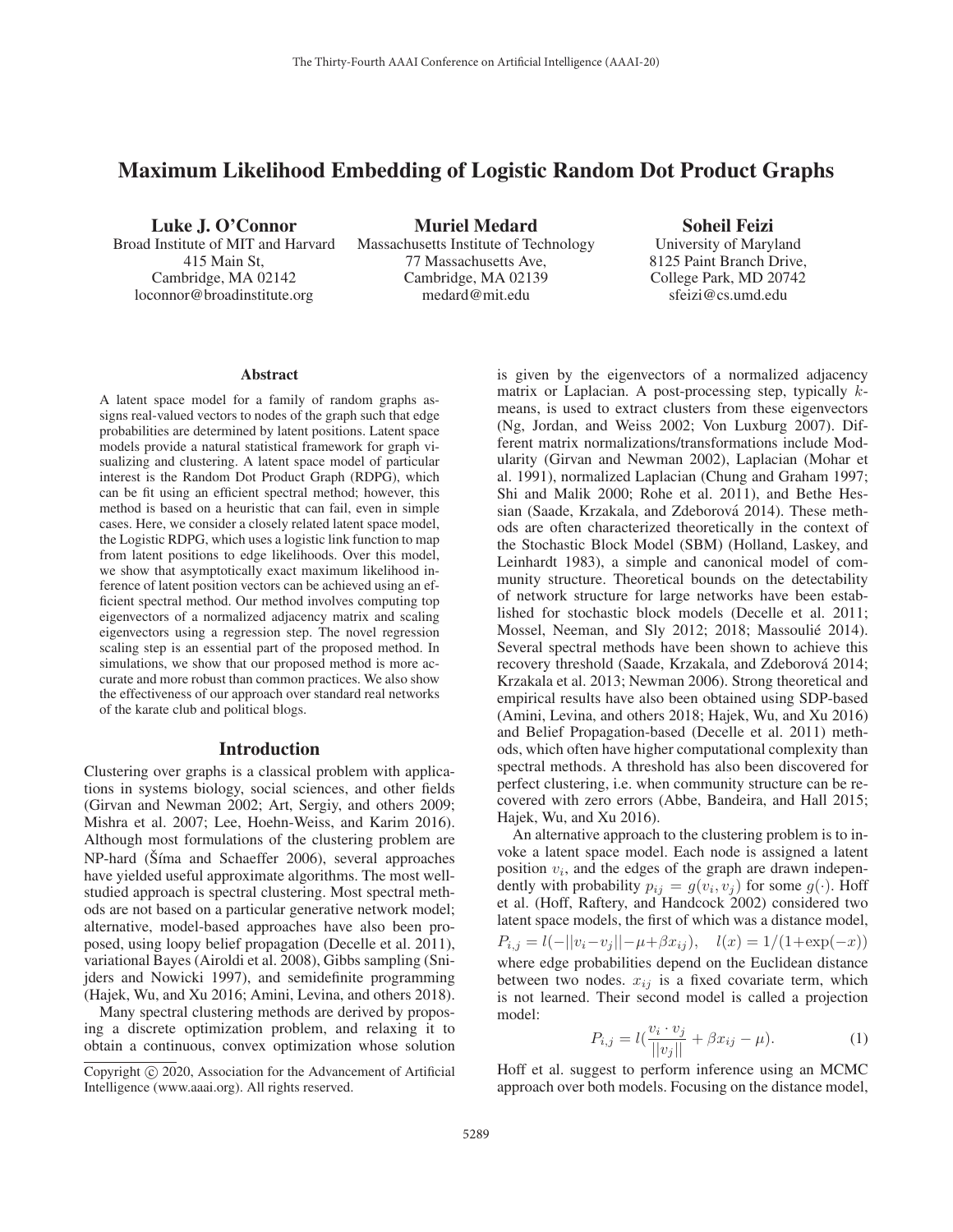they have also extended their approach to allow the latent positions to themselves be drawn from a mixture distribution containing clusters (Shortreed, Handcock, and Hoff 2006; Handcock, Raftery, and Tantrum 2007). Efforts to improve the computational efficiency have been made in references (Salter-Townshend and Murphy 2009; Ryan, Wyse, and Friel 2017). Related mixed membership and soft clustering methods have been developed (Airoldi et al. 2008; Langone et al. 2013).

Young et al. (Young and Scheinerman 2007) introduced the Random Dot Product Graph (RDPG), in which the probability of observing an edge between two nodes is the dot product between their respective latent position vectors. The RDPG model can be written as

$$
P_{i,j} = v_i \cdot v_j.
$$

This model is related to the projection model of Hoff et al. (1). The RDPG provides a useful perspective on spectral clustering, in two ways. First, it has led to theoretical advances, including a central limit theorem for eigenvectors of an adjacency matrix (Athreya et al. 2013) and a justification for k-means clustering as a post processing step for spectral clustering (Sussman et al. 2012). Second, as a natural extension of the SBM, the RDPG describes more comprehensively the types of network structures, such as variable degrees and mixed community memberships, that can be inferred using spectral methods.

Let V be the  $n \times d$  matrix of latent positions, where n is the number of nodes and  $d$  is the dimension of the latent vectors ( $d \leq n$ ). Sussman et al. (Sussman et al. 2012) proposed an inference method over the RDPG based on the heuristic that the first eigenvectors of  $A$  will approximate the singular vectors of V, as  $E(A) = VV<sup>T</sup>$ . They also characterized the distribution of the eigenvectors of  $A$  given  $V$ . This heuristic can fail, however, as the first eigenvector of the adjacency matrix often separates high-degree nodes from low-degree nodes, rather than separating the communities. This problem occurs even in the simplest clustering setup: a symmetric SBM with two clusters of equal size and density. Therefore, we were motivated to develop a more robust inference approach.

In this paper, we consider a closely related latent space model, the *Logistic RDPG*, which uses a logistic link function mapping from latent positions to edge probabilities. Like the previously-studied RDPG, the logistic RDPG includes most SBMs as well as other types of network structure, including a variant of the degree corrected SBM. The logistic RDPG is also similar to the projection model, which uses a logistic link function but models a directed graph (with  $p_{i,j} \neq p_{j,i}$ ). Over this model, we show that the maximum likelihood latent-position inference problem admits an asymptotically exact spectral solution. Our method is to take the top eigenvectors of the mean-centered adjacency matrix and to scale them using a logistic regression step. This result is possible because over the logistic model specifically, the likelihood function separates into a linear term that depends on the observed network and a nonlinear penalty term that does not. Because of its simplicity, the penalty term admits a Frobenius norm approximation, leading to our spectral algorithm. A similar approximation is not obtained using other link functions besides the logistic link.

We show that the likelihood of the approximate solution approaches the maximum of the likelihood function when the graph is large and the latent-position magnitudes go to zero. The asymptotic regime is not overly restrictive, as it encompasses many large SBMs at or above the detectability threshold (Decelle et al. 2011). We compare the performance of our method in the graph clustering problem with spectral methods including the Modularity method (Girvan and Newman 2002), the Normalized Laplacian (Mohar et al. 1991) and the Bethe Hessian (Saade, Krzakala, and Zdeborová 2014), and the SDP-based methods (Amini, Levina, and others 2018; Hajek, Wu, and Xu 2016). We show that our method outperforms these methods over a broad range of clustering models. We also show the effectiveness of our approach over real networks of karate club and political blogs.

## Logistic Random Dot Product Graphs

In this section, we introduce the logistic RDPG, describe our inference method, and show that it is asymptotically equivalent to the maximum likelihood inference.

#### **Definitions**

Let  $A$  be the set of adjacency matrices corresponding to undirected, unweighted graphs of size  $n$ .

Definition 1 (Stochastic Block Model) The Stochastic Block Model is a family of distributions on  $A$  parameterized by  $(k, c, Q)$ , where k is the number of communities,  $c \in [k]^n$  is the community membership vector and  $0 \in [0, 1]^{k \times k}$  is the matrix of community relationships. For  $Q \in [0, 1]^{k \times k}$  is the matrix of community relationships. For each pair of nodes, an edge is drawn independently with probability

$$
P_{i,j} := Pr(A_{ij} = 1 | c_i, c_j, Q) = Q_{c_i, c_j}.
$$

 $P_{i,j} := Pr(A_{ij} = 1 | c_i, c_j, Q) = Q_{c_i, c_j}.$ <br>Another network model that characterizes low dimensional structures is the *Random Dot Product Graph* (RDPG). This class of models includes many SBMs.

Definition 2 (Random Dot Product Graph) The Random Dot Product Graph with link function  $g(\cdot)$  is a family of distributions on A parameterized by an  $n \times d$  matrix of latent positions  $V \in \mathbb{R}^{n \times d}$ . For each pair of nodes, an edge is drawn independently with probability

$$
P_{i,j} := Pr(A_{ij} = 1|V) = g(v_i \cdot v_j), \tag{2}
$$

 $P_{i,j} := Pr(A_{ij} = 1 | V) = g(v_i \cdot v_j),$  (2)<br>where  $v_i$ , the *i*-th row of the matrix *V*, is the latent position vector assigned to node i.

The RDPG has been formulated using a general link function  $g(\cdot)$  (Young and Scheinerman 2007). The linear RDPG, using the identity link, has been analyzed in the literature because it leads to a spectral inference method. We will refer to this model as either the linear RDPG or as simply the RDPG. In this paper, we consider the Logistic RDPG:

Definition 3 (Logistic RDPG) The logistic RDPG is the RDPG with link function:

$$
g(x) = l(x - \mu), \quad l(x) := \frac{1}{1 + e^{-x}},
$$
 (3)  
where  $\mu$  is the offset parameter of the logistic link function.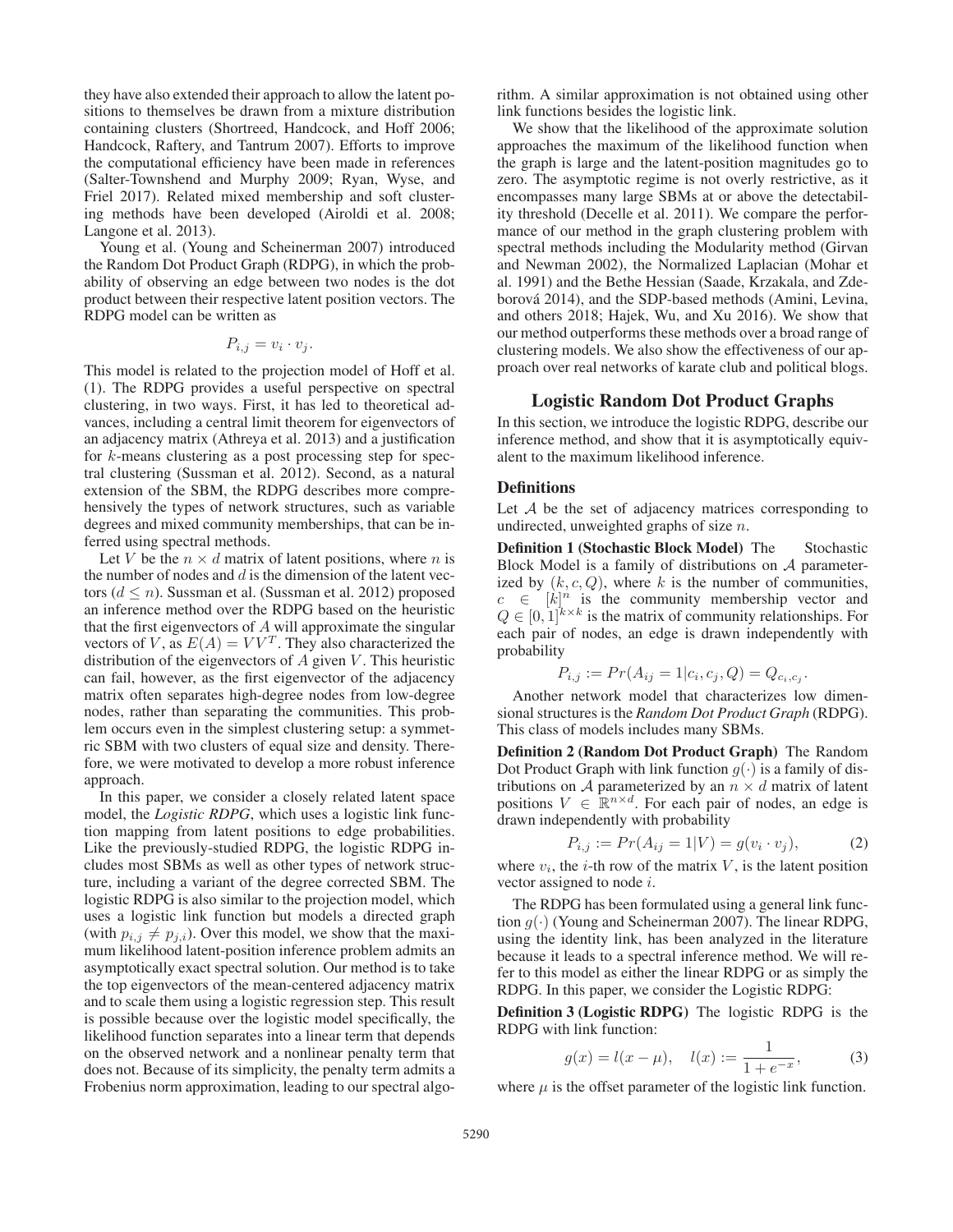Note that this model is similar to the projection model of Hoff et al. (Hoff, Raftery, and Handcock 2002) (1). The projection model is for a directed graph, with  $P_{i,j} \neq P_{j,i}$ owing to the division by  $||v_j||$ .

**Remark 1** The parameter  $\mu$  in the logistic RDPG controls the sparsity of the network. If the latent position vector lengths are small, the density of the graph is

$$
\frac{1}{n(n-1)}\sum_{i (4)
$$

A logistic RDPG with this property is called *centered*. In the following section, we show that asymptotically exact maximum likelihood inference of latent positions over the centered logistic RDPG can be performed using an efficient spectral algorithm.

For a general RDPG, the ML inference problem is:

Definition 4 (ML inference problem for the RDPG) Let  $A \in \mathcal{A}$ . The ML inference problem over the RDPG is:

$$
\max_{X} \quad \sum_{i \neq j} A_{ij} \log g(X_{i,j}) + (1 - A_{ij}) \log(1 - g(X_{i,j})),
$$
\n
$$
X = VV^T, \quad V \in \mathbb{R}^{n \times d}.
$$
\n(5)

Note that in the undirected case, this objective function is twice the log likelihood.

Remark 2 A convex semidefinite relaxation of Optimization (5) can be obtained for some link functions as follows:

$$
\max_{X} \quad \sum_{i \neq j} A_{ij} \log g(X_{ij}) + (1 - A_{ij}) \log(1 - g(X_{ij})),
$$
  
(6)  

$$
X \succeq 0,
$$

where  $X \succeq 0$  means that X is psd. For example, this optimization is convex for the logistic link function (i.e.,  $g(x) =$  $l(x - \mu)$  and for the linear link function (i.e.,  $q(x) = x$ ). This optimization can be slow in practice, and it often leads to excessively high-rank solutions, but recently-developed techniques may address these limitations (Boumal et al. 2016).

## Maximum-Likelihood Inference of Latent Position **Vectors**

Here, we present an efficient, asymptotically exact spectral algorithm for the maximum-likelihood (ML) inference problem over the logistic RDPG, subject to mild constraints. We assume that the number of dimensions is given. In practice, these parameters are often set manually, but approaches have been proposed to automatically detect the number of dimensions (Zelnik-Manor and Perona 2005).

The proposed maximum-likelihood inference of latent position vectors for the logistic RDPG is described below. In the following, we sketch the derivation of this algorithm in a series of lemmas. Proofs for these assertions are presented in the appendix.

- Input: Adjacency matrix  $A$ , number of dimensions  $d$ . (optional) number of clusters  $k$
- Step 0: Form the mean-centered adjacency matrix  $B :=$  $A - 1/(n(n-1))||A||.$
- Step 1: Compute d eigenvectors of B with largest eigenvalues:  $e_1, ..., e_d$ .
- Step 2: Let  $X_i = e_i e_i^T$  for  $1 \le i \le d$ . Perform logistic regression of the entries of A lying above the diagonal on regression of the entries of A lying above the diagonal on the corresponding entries of  $X_1, \ldots, X_d$ , estimating coefficients  $\lambda_1^*, \ldots \lambda_d^*$  subject to the constraint that  $\lambda_i \geq 0 \quad \forall i$ .
- Output: Let  $V$  be the matrix formed by concatenating  $\sqrt{\lambda_1^*}e_1, ..., \sqrt{\lambda_d^*}e_d$ . Return V.
- (optional): Perform  $k$ -means on  $V$ , and return the inferred clusters.

First, we simplify the likelihood function of Optimization (5) using the logistic link function. Let  $F(X)$  be the loglikelihood, and let the link function be  $g(x) = l(x - \mu)$ . Then:

$$
F(X) := \sum_{i,j} A_{ij} \log l(X_{ij} - \mu) + (1 - A_{ij}) \log (1 - l(X_{ij} - \mu))
$$
  
= 
$$
\sum_{i,j} A_{ij} \log \frac{l(X_{ij} - \mu)}{1 - l(X_{ij} - \mu)} + \log(1 - l(X_{ij} - \mu))
$$
  
= 
$$
\sum_{i,j} A_{ij} (X_{ij} - \mu) + \log(1 - l(X_{ij} - \mu)).
$$
 (7)

We have used that  $\log(l(x)/(1 - l(x))) = x$ . The maximum likelihood problem takes the following form (for given  $\mu$ ):

$$
\max_{X} \quad Tr(AX) + \sum_{i \neq j} \log(1 - \frac{1}{1 + e^{-(X_{ij} - \mu)}}),
$$
\n
$$
X = VV^{T}, \quad V \in \mathbb{R}^{n \times d}.
$$
\n(8)

\nThe objective function has been split into a linear term that

depends on the adjacency matrix A and a penalty term that does not depend on A. This simplification is what leads to tractable optimization, and it is the reason that the logistic link is needed; using e.g. a linear link, an optimization of this form is not obtained.

We define a penalty function  $f(x)$  that keeps only the quadratic and higher-order terms in the penalty term of (8). Let

$$
f(x) := -(h(x) - h(0) - h'(0)x), \quad h(x) = \log(1 - l(x - \mu)).
$$
  
Now,  $h'(0) = -l(-\mu)$ . Let  

$$
B := A - l(-\mu) \mathbf{1}_{n \times n}
$$

in order to re-write Optimization (8) as:

$$
\max_{X} \quad Tr(BX) - \sum_{i \neq j} f(X_{ij}), \tag{9}
$$
\n
$$
X = VV^{T}, \quad V \in \mathbb{R}^{n \times d}.
$$

Note that for a centered RDPG with average density  $\ddot{A}$ ,  $\mu =$  $l^{-1}(\vec{A})$  and  $\vec{B}$  is the mean-centered adiacency matrix  $\vec{A}$  –  $l^{-1}(\bar{A})$ , and B is the mean-centered adjacency matrix  $\bar{A} - \bar{A}\mathcal{H}_{\text{max}}$ . In the next step, we convert the penalty term in the  $\overline{A}$  $\overline{F}_{n\times n}$ . In the next step, we convert the penalty term in the objective function into a constraint: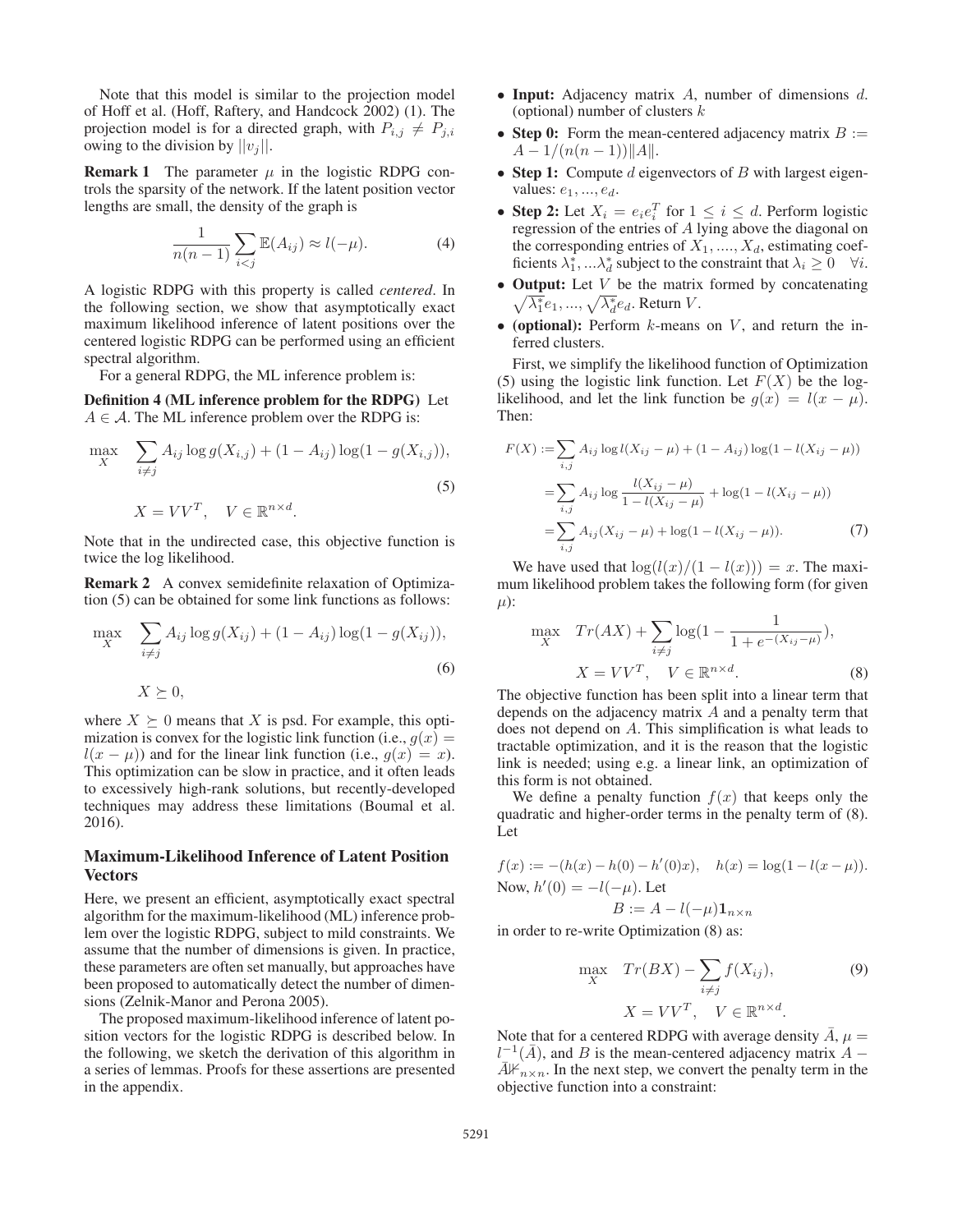Lemma 1 *Suppose that* X<sup>∗</sup> *is the optimal solution to Optimization* (5)*. Let*

$$
h^* := \frac{1}{n(n-1)} \sum_{i,j} f(X^*_{ij}).
$$

*Then* X<sup>∗</sup> *is also the solution to the following optimization:*

$$
\max_{X} \quad Tr(BX) \tag{10}
$$
\n
$$
X = VV^{T}, \quad V \in \mathbb{R}^{n \times d}
$$
\n
$$
\frac{1}{n(n-1)} \sum_{i \neq j} f(X_{ij}) \leq h^*.
$$

In the following key lemma, we show that the inequality constraint of Optimization (10) can be replaced by its second order Taylor approximation.

**Lemma 2** *For any*  $\epsilon > 0$  *and*  $\gamma \geq 1$ *, there exists*  $\delta > 0$  *such that for any graph whose ML solution* X<sup>∗</sup> *satisfies*

$$
h^* \le \delta \quad \text{and} \quad \max_i X^*_{ii} \le \frac{\gamma}{n} \sum_i X^*_{ii}, \tag{11}
$$

*the following bound is satisfied. Let* B *be the mean centered adjacency matrix of the chosen graph. Let*  $s^* \in \mathbb{R}$  *be the optimal value of the following optimization, obtained at*  $X = X^*$ :

$$
\max_{X} \quad Tr(BX),
$$
\n
$$
X = VV^T, \quad V \in \mathbb{R}^{n \times d}
$$
\n
$$
\frac{1}{n(n-1)} \sum_{i \neq j} f(X_{ij}) \leq h^*,
$$
\n(12)

Let  $\tilde{s}$  be the optimal value of the following optimization:

$$
\max_{X} \quad Tr(BX),
$$
\n
$$
X = VV^{T}, \quad V \in \mathbb{R}^{n \times d}
$$
\n
$$
\frac{a_2}{n(n-1)} \sum_{i \neq j} X_{ij}^2 \leq h^*.
$$
\n(13)

*where*  $a_2 := f''(-\mu)$ *. Then* 

$$
\tilde{s} \ge (1 - \epsilon)s^*.
$$

The parameter  $h^*$  is related to the average length of latentposition vectors  $(X_{ii}^*)$ . If these lengths approach zero,  $h^*$ <br>approaches zero, for a fixed  $\gamma$ . An implication of this conapproaches zero, for a fixed  $\gamma$ . An implication of this constraint is that the logistic RDPG must be approximately centered. Thus, there is a natural choice for the parameter  $\mu$  for the purpose of inference:

$$
\hat{\mu} = -l^{-1} \left( \frac{1}{n(n-1)} \|A\|_F \right). \tag{14}
$$

This estimator of  $\mu$  can be viewed as the maximumlikelihood estimator specifically over the centered logistic RDPG. With this choice of  $\mu$ , B, the mean-centered adjacency matrix, can be written as

$$
B = A - \frac{1}{n(n-1)} ||A||_F.
$$



Figure 1: Normalized mean squared error (one minus squared correlation) of inferred latent positions for two SBMs (a-b) and a non-SBM logistic RDPG (c). The top eigenvectors of the adjacency matrix  $A$  and the modularity matrix M do not characterize the community structure in panel (a) and in panel (b), respectively. Note that in practice, a different eigenvector could be selected or multiple eigenvectors could be used. In panel (c), the top eigenvector of A does not recover the latent structure. In contrast, our method successfully recovers the underlying latent position vectors in all cases.

Note that changing the constant in the inequality constraint of Optimization (13) only changes the scale of the solution, since the shape of the feasible set does not change. Thus, in this optimization we avoid needing to know h<sup>∗</sup> *a priori* (as long as the conditions of Lemma 2 are satisfied).

Next we show that that the solution to Optimization (13) can be recovered up to a linear transformation using spectral decomposition:

**Lemma 3** Let  $\tilde{X}$  be the optimal solution to Optimization (13). Let  $e_1$ ,  $e_d$  be the first d eigenvectors of B, corresponding to the largest eigenvalues. Then  $e_1, \ldots, e_d$  are iden*tical to the non-null eigenvectors of* X, *up to rotation.* 

Once the eigenvectors of  $\tilde{X}$  are known, it remains only to recover the corresponding eigenvalues. Instead of recovering the eigenvalues of  $\hat{X}$ , we find the eigenvalues that maximize the likelihood, given the eigenvectors of  $\tilde{X}$ . Let  $\tilde{X}_i = e_i e_i^T$ .<br>Then the maximum-likelihood estimate of  $\lambda_i$ ,  $\lambda_i$  condi-Then, the maximum-likelihood estimate of  $\lambda_1, ..., \lambda_d$  conditional on  $X_1, ..., X_d = \tilde{X}_1, ..., \tilde{X}_d$  can be written as follows:

$$
\lambda^* := \operatorname{argmax}_{\lambda = (\lambda_1, ..., \lambda_d)} \sum_{i \neq j} \log P(A_{ij} | \tilde{X}_1, ..., \tilde{X}_d, \lambda, \mu).
$$
\n(15)

Lemma 4 *Optimization* (15) *can be solved by logistic re*gression of the entries of  $A$  on the entries of  $X_1^*,...,X_d^*,$ *with the constraint that the coefficients are nonnegative, and with intercept* μ*.*

These lemmas can be used to show the asymptotic optimality of our proposed algorithm.

**Theorem 1** *For all*  $\epsilon > 0$  *and*  $\gamma > 1$ *, there exists*  $\delta > 0$ *that satisfies the following. For any graph with size* n *and adjacency matrix* A*, suppose that* X<sup>∗</sup> *is the solution to the*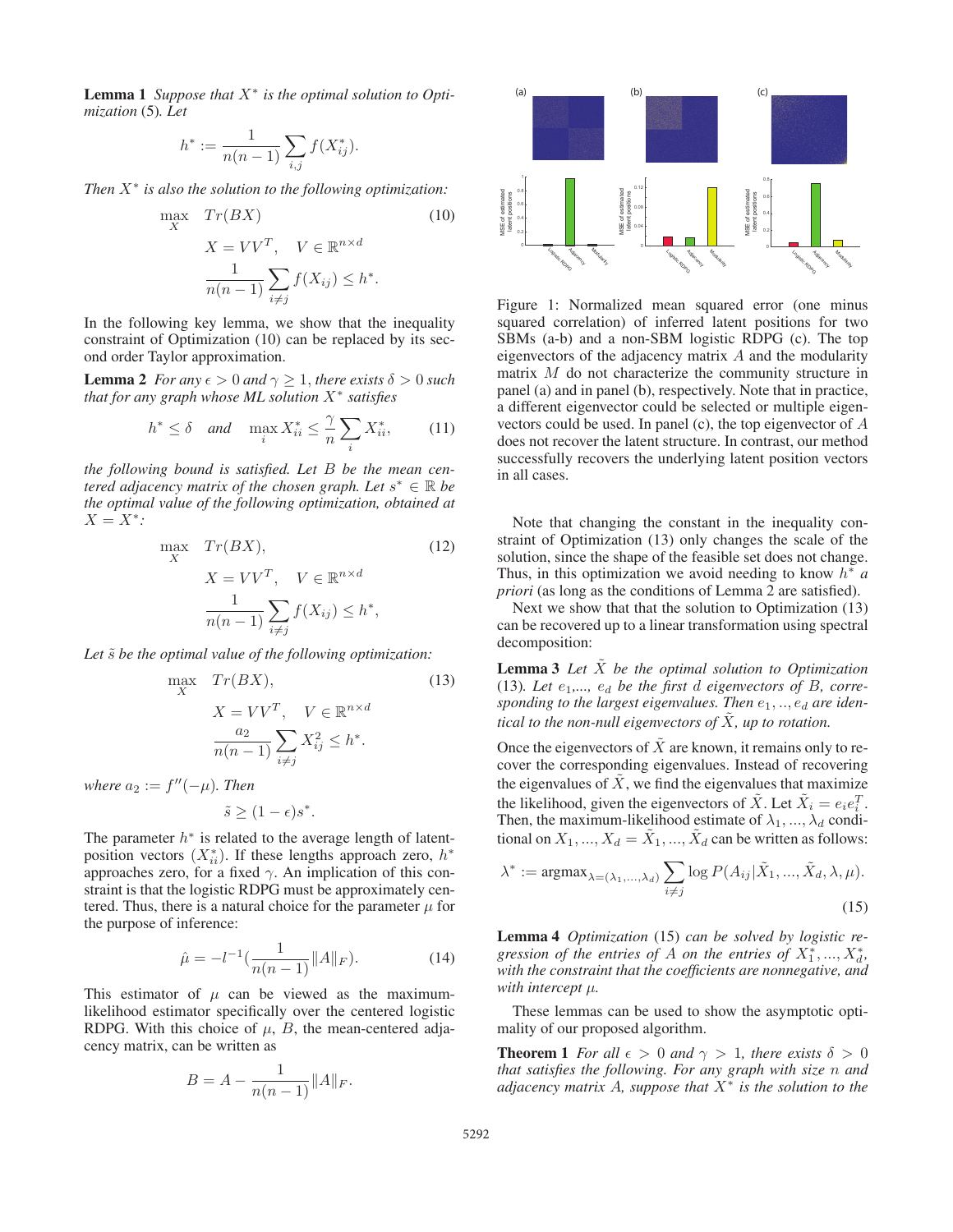

Figure 2: Performance comparison of our method (logistic RDPG) against spectral clustering methods in different clustering setups. Panels (a)-(e) illustrate networks that can be characterized by SBM, while panel (f) illustrates a non-SBM network model. The  $x$  axis is a measure of the number of within-cluster vs. between-cluster edges. Our proposed method performs consistently well, while other methods exhibit sensitive and inconsistent performance in different network clustering setups. Note that in some cases, such as for the Laplacian in panel (b), performance is improved by using a different eigenvector or by using a larger number of eigenvectors.

*optimization*

 $\max_{X} P(A|X),$ 

 $h^* := \frac{1}{n(n-1)}$ 

*Let*

$$
f_{\rm{max}}
$$

*If*

$$
h^* < \delta \quad \text{and} \quad \max_i X^*_{ii} \le \frac{\gamma}{n} \sum_i X^*_{ii}, \tag{16}
$$

 $X = VV^T$ ,  $V \in \mathbb{R}^{n \times d}$ .

 $\sum$  $\sum_{i \neq j} f(X^*_{ij}).$ 

*then*

$$
\frac{P(A|X=X_*)}{P(A|X=X^*)} > 1 - \epsilon,
$$

### *where* X<sup>∗</sup> *is the solution obtained by the proposed algorithm.*

Our algorithm is asymptotically exact in the sense that the likelihood ratio between our solution and the true maximum converges uniformly to one as the average latent position length shrinks. Importantly, the convergence is uniform over arbitrarily large graphs; therefore, this regime contains most interesting large network models, such as an SBM with large communities that cannot be perfectly recovered. Coupling this algorithm with a  $k$ -means post processing step leads to



Figure 3: Performance comparison of our method (logistic RDPG) against semidefinite programming-based clustering methods. Hajek et al.'s method is designed for the case of having two equally sizes partitions, thus it is not included in Panels b-d.

a clustering method with robust performance under different network clustering setups.

This result is stronger than the statement that an approximate objective function approximates the likelihood function at the optimum of the likelihood function. Such a result, which can be obtained for many link functions (such as an affine-linear link), is not useful because it does not follow that the optimum of the approximate function lies near the optimum of the true likelihood function. Indeed, for a linear approximation, it has no optimum since the objective function is unbounded. In order to obtain the stronger statement that the likelihood at the optimum of the approximation is large, it is necessary to use a quadratic approximation. For link functions besides the logistic link, the quadratic term in the likelihood function depends on A, and a spectral optimization method cannot be obtained.

The condition in Theorem 1 that the lengths of optimal latent vectors are sufficiently small is not restrictive for large networks. Consider a sequence of increasingly-large SBMs with two clusters of fixed relative sizes, and a convergent sequence of admissible connectivity matrices whose average density is fixed. There are three asymptotic regimes for the community structure: (1) in which the structure of the network is too weak to detect any clusters at all; (2) in which the communities can be partially recovered, but some misassignments will be made; and (3) in which the communities can be recovered perfectly. The true latent position lengths go to zero in regimes (1) and (2) as well as in part of regime (3) (Hajek, Wu, and Xu 2016). Theorem 1 requires maximum-likelihood latent position lengths, rather than true position lengths, to go to zero. If this is the case, and if maximum likelihood achieves the optimum thresholds for partial recovery and perfect recovery, then our method will as well.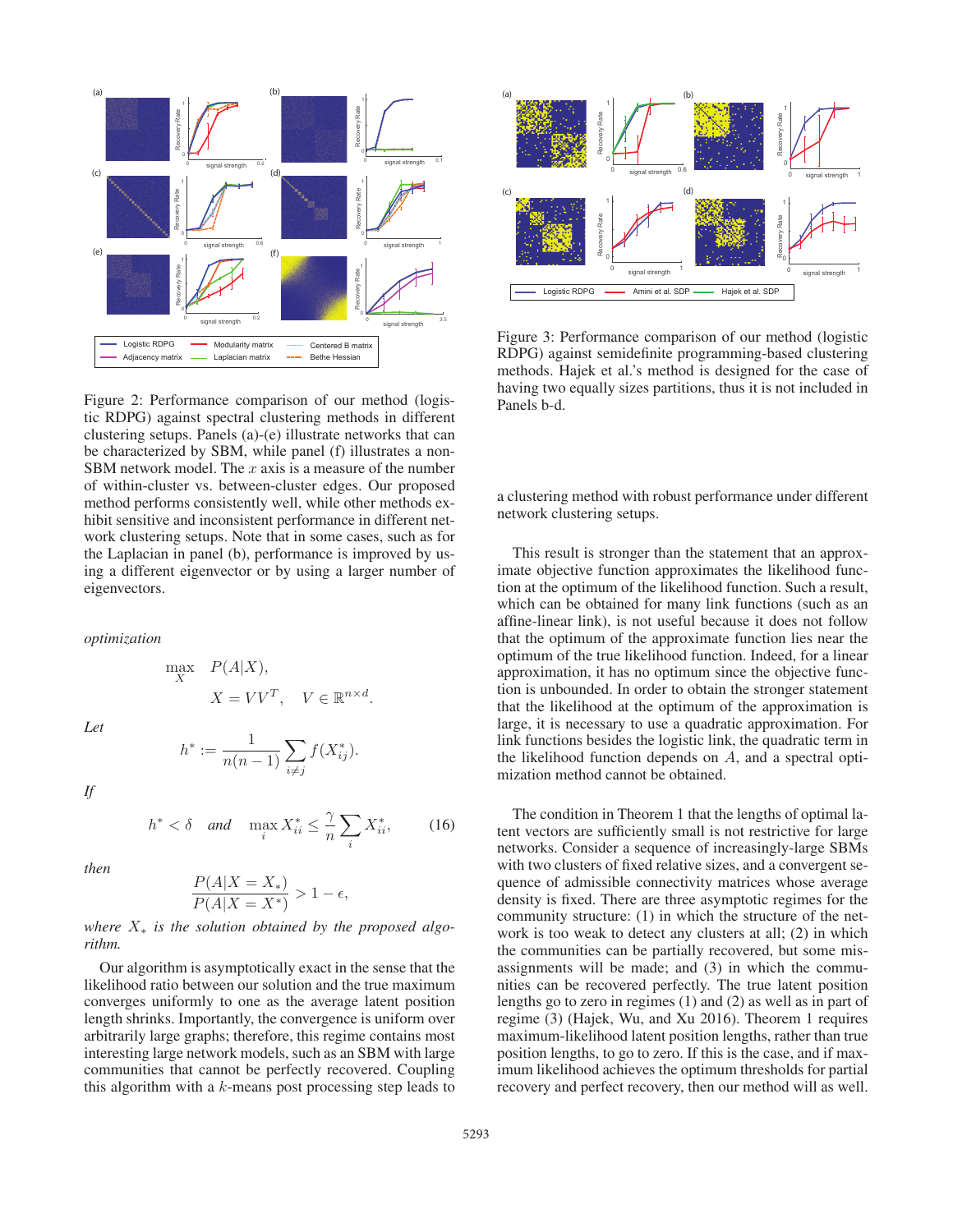# Performance Evaluation over Synthetic Networks

In this section, we compare the performance of our proposed method with existing methods. First, we assess the performance of our algorithm against existing methods in inference of latent position vectors of two standard SBMs depicted in Figure 1. The network demonstrated in panel (a) has two dense clusters. In this case, the first eigenvector of the modularity matrix  $M$  leads to a good estimation of the latent position vector while the first eigenvector of the adjacency matrix A fails to characterize this vector. This is because the first eigenvector of the adjacency matrix correlates with node degrees. The modularity transformation regresses out the degree component and recovers the community structure. However, the top eigenvector of the modularity matrix fails to identify the underlying latent position vector when there is a single dense cluster in the network, and the community structure *is* correlated with node degrees (Figure 1-b). This discrepancy highlights the sensitivity of existing heuristic inference methods in different network models (the Modularity method has not previously been considered a latent-position inference method, but we believe that its appropriate to do so). In contrast, our simple normalization allows the underlying latent position vectors to be accurately recovered in both cases. We also verified in panel (c) that our method successfully recovers latent positions for a non-SBM logistic RDPG. In this setup, the adjacency matrix's first eigenvector again correlates with node degrees, and the modularity normalization causes an improvement. We found it remarkable that such a simple normalization (mean centering) enabled such significant improvements; using more sophisticated normalizations such as the Normalized Laplacian and the Bethe Hessian, no improvements over were observed (data not shown).

Second, we assessed the ability of our method to detect communities generated from the SBM. We compared against the following existing spectral network clustering methods:

- Modularity (Newman, 2006). We take the first  $d$  eigenvectors of the modularity matrix  $M := A - v^T v/2|\mathcal{E}|$ , where v is the vector of node degrees and  $|\mathcal{E}|$  is the number of edges in the network. We then perform  $k$ -means clustering on these eigenvectors.
- Normalized Laplacian (Chung, 1997). We take secondthrough  $(d + 1)$ st- last eigenvectors of  $L_{sym}$  :=  $D^{-1/2}(D - A)D^{-1/2}$ , where D is the diagonal matrix of degrees. We then perform  $k$ -means clustering on these eigenvectors.
- Bethe Hessian (Saade et al., 2014). We take the secondthrough  $(d + 1)$ st- last eigenvectors of

$$
H(r) := (r^2 - 1)\mathbf{1}_{n \times n} - rA + D,
$$

where  $r^2$  is the density of the graph as defined in (Saade, Krzakala, and Zdeborová 2014).

• Unnormalized spectral clustering (Sussman et al., 2012). We take the first  $d$  eigenvectors of the adjacency matrix A, and perform k-means clustering on these eigenvectors. • Spectral clustering on the mean-centered matrix B. We take the first  $d$  eigenvectors of the matrix  $B$  and perform k-means on them, without a scaling step.

Note that in our evaluation we include spectral clustering on the mean-centered adjacency matrix  $B$  without subsequent eigenvalue scaling of the proposed algorithm to demonstrate that the scaling step computed by logistic regression is essential to the performance of the proposed algorithm. When  $d = 1$ , the methods are equivalent. We also compare the performance of our method against two SDP-based approaches, the method proposed by Hajek et al. (2015) and the SDP-1 method proposed by Amini et al. (2014). For all methods we assume that the number of clusters  $k$  is given.

In our scoring metric, we distinguish between clusters and communities: For instance, in Figure 2-e, there are two clusters and four communities, comprised of nodes belonging only to cluster one, nodes belonging only to cluster two, nodes belonging to both clusters, and nodes belonging to neither. The score that we use is a normalized Jaccard index, defined as:

$$
\frac{\max_{\sigma \in S_k} \sum_{l=1}^k \frac{|C_l \cap \hat{C}_{\sigma(l)}|}{|C_l|} - 1}{k - 1} \tag{17}
$$

where  $C_l$  is the l-th community,  $\tilde{C}_l$  is the l-th estimated community, and  $S_k$  is the group of permutations of k elements. Note that one advantage of using this scoring metric is that it weighs differently-sized clusters equally (it does not place higher weights on larger communities.).

Figure 2 presents a comparison between our proposed method and existing spectral methods in a wide range of clustering setups. Our proposed method performs consistently well, while other methods exhibit sensitive and inconsistent performance in different network clustering setups. For instance, in the case of two large clusters (b) the second-to-last eigenvector of the Normalized Laplacian fails to correlate with the community structure; in the case of having one dense cluster (a), the Modularity normalization performs poorly; when there are many small clusters (c), the performance of the Bethe Hessian method is poor. In each case, the proposed method performs at least as well as the best alternate method, except in the case of several differentsized clusters (d), when the normalized Laplacian performs marginally better. In the case of overlapping clusters (e), our method performs significantly better than all competing methods. Spectral clustering on  $B$  without the scaling step also performs well in this setup; however, its performance is worse in panels (c-d) when  $d$  is larger, highlighting the importance of our logistic regression step.

The values of  $k$  and  $d$  for the different simulations were:  $k = 2, d = 1; k = 2, d = 1; k = 25, d = 24;$  $k = 17, d = 16; k = 4, d = 2; k = 2, d = 1$  for panels (a)-(f), respectively. The values of  $d$  are chosen based on the number of dimensions that would be informative to the community structure, if one knew the true latent positions. All networks have 1000 nodes, with background density 0.05.

While spectral methods are most prominent network clustering methods owing to their accuracy and efficiency, other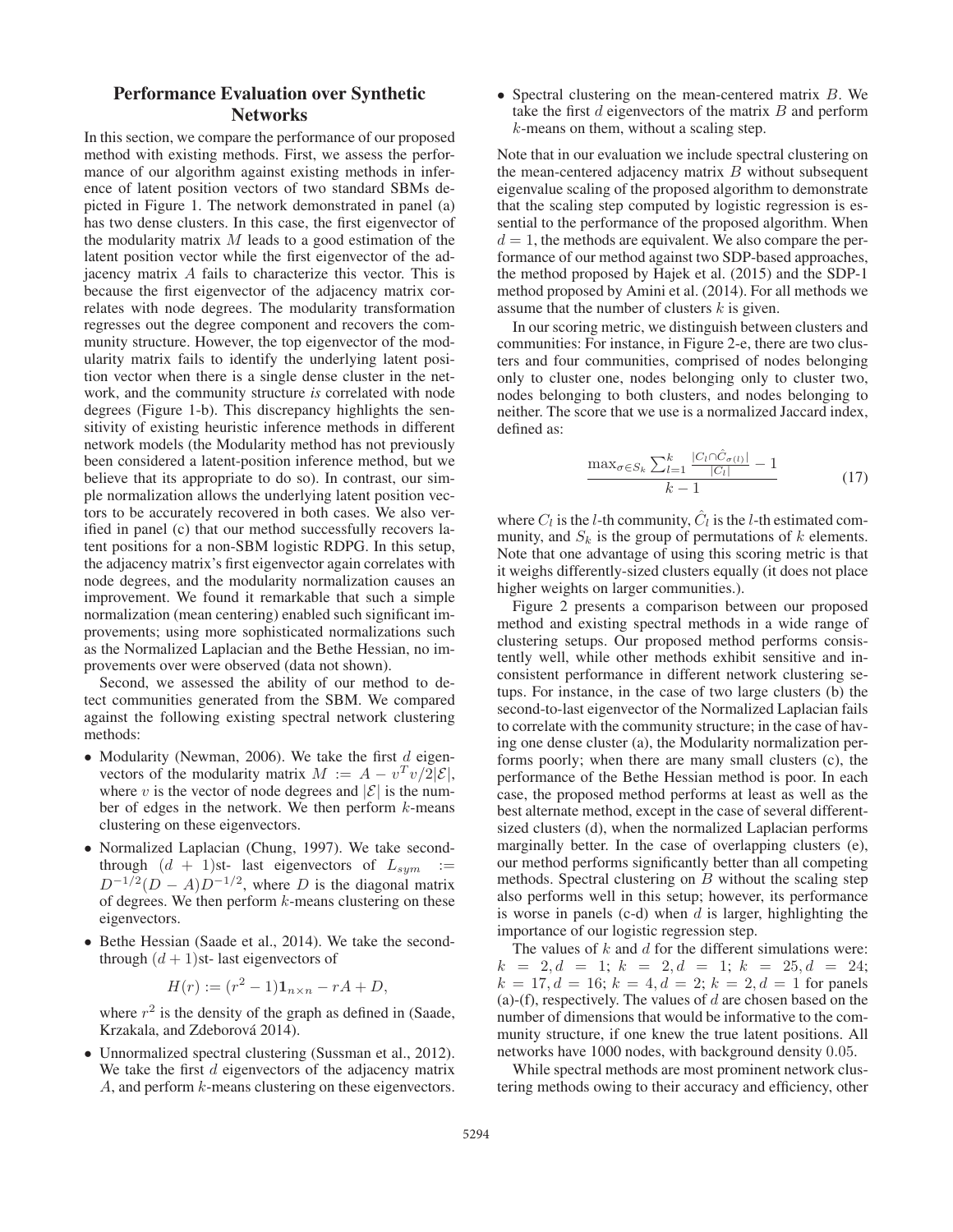

Figure 4: Estimated latent positions for nodes of two real networks. (a) Karate club social network. (b) Political blogs network.

approaches have been proposed, notably including SDPbased methods, which solve relaxations of the maximum likelihood problem over the SBM. We compare the performance of our method with the SDP-based methods proposed by Hajek et al. (2015) and Amini et al. (2014) (Figure 3). In the symmetric SBM, meaning the SBM with two equallydense, equally-large communities, we find that our method performs almost equally well as the method of Hajek et al. (2015), which is a simple semidefinite relaxation of the likelihood in that particular case. Our method also performs better than the method of Amini et al., which solves a more complicated relaxation of the SBM maximum-likelihood problem in the more general case (Figure 3).

## Performance Evaluation over Real Networks

To assess the performance of the Logistic RDPG over wellcharacterized real networks, we apply it to two well-known real networks. First, we consider the Karate Club network (Zachary 1977). Originally a single karate club with social ties between various members, the club split into two clubs after a dispute between the instructor and the president. The network contains 34 nodes with the average degree 4.6, including two high degree nodes corresponding to the instructor and the president. Applying our method to this network, we find that the first eigenvector separates the two true clusters perfectly (Figure 4-a).

In the second experiment, we consider a network of political blogs, whose edges correspond to links between blogs (Adamic and Glance 2005). This network, which contains 1221 nodes with nonzero degrees, is sparse (the average total degree is 27.4) with a number of high degree nodes (60 nodes with degrees larger than 100). The nodes in this network have been labeled as either *liberal* or *conservative*. We apply our method to this network. Figure 4-b shows inferred latent positions of nodes of this network. As it is illustrated in this figure, nodes with different labels have been separated in the latent space. Note that some nodes are placed near the origin, indicating that they cannot be clustered confidently; this is occurred owing to their low degrees as the correlation between node degrees and distances from the origin was 0.95.

## **Discussion**

In this paper, we developed a spectral inference method over logistic Random Dot Product Graphs (RDPGs), and we showed that the proposed method is asymptotically equivalent to the maximum likelihood latent-position inference. Previous justifications for spectral clustering have usually been either consistency results (Sussman et al. 2012; Rohe et al. 2011) or partial-recovery results (Krzakala et al. 2013; Nadakuditi and Newman 2012); to the best of our knowledge, our likelihood-based justification is the first of its kind for a spectral method. This type of justification is satisfying because maximum likelihood inference methods can generally be expected to have optimal asymptotic performance characteristics; for example, it is known that maximum likelihood estimators are consistent over the SBM (Bickel et al. 2013; Celisse et al. 2012). It remains an important future direction to characterize the asymptotic performance of the MLE over the Logistic RDPG.

We have focused in this paper on the network clustering problem; however, latent space models such as the Logistic RDPG can be viewed as a more general tool for exploring and analyzing network structures. They can be used for visualization (Hall 1970; Koren 2005) and for inference of partial-membership type structures, similar to the mixedmembership stochastic blockmodel (Airoldi et al. 2008). Our approach can also be generalized to multi-edge graphs, in which the number of edges between two nodes is binomially distributed. Such data is emerging in areas including systems biology, in the form of cell type and tissue specific networks (Neph et al. 2012).

### Appendix

Proof 1 (Proof of Lemma 1) *If not, then the optimal solution to Optimization* (10) *would be a better solution to Optimization* (5) *than*  $X^*$ .

Proof 2 (Proof of Lemma 2) *The origin is in the feasible set for both optimizations. For each optimization, the objective function value satisfies*  $Tr(rCX) = rTr(CX)$ *. Thus, the optimum is either at the origin (if there is no positive solution) or at the boundary of the feasible set. If the optimum is at the origin, we have*  $s^* = \tilde{s} = 0$ . If not, let X be be any solution to  $\frac{1}{n^2} \sum_{i,j} f(X_{ij}) = h$ . Let  $r = ||X||_F$ , and *let*  $r' = \sqrt{h/a_2}$ *. Claim: fixing*  $\gamma$ *,*  $r/r' \rightarrow 1$  *<i>uniformly as*  $h^* \to 0$ . *Define*

$$
F_X(a) := \frac{1}{n^2} \sum_{i,j} f(aX_{ij}/||X||_F)
$$

*for*  $a > 0$ *. In addition, since*  $r'$  *has been defined such that the quadratic term of*  $F_X(r')$  *is*  $a_2 \sum_{i,j} (\frac{r'}{r} X_{ij})^2 = h^*$ *, we*<br>have *have*

$$
F_X(r') = h^* + \frac{1}{n^2} O(\sum_{i,j} (\frac{r'}{r} X_{ij})^3).
$$
 (18)

*Moreover, the Taylor series for* <sup>f</sup>(·) *converges in a neighborhood of zero. Because of the constraint*

$$
\max_{i,j} X^*_{ij} = \max_i X^*_{ii} \le \frac{\gamma}{n} \sum_i X^*_{ii},
$$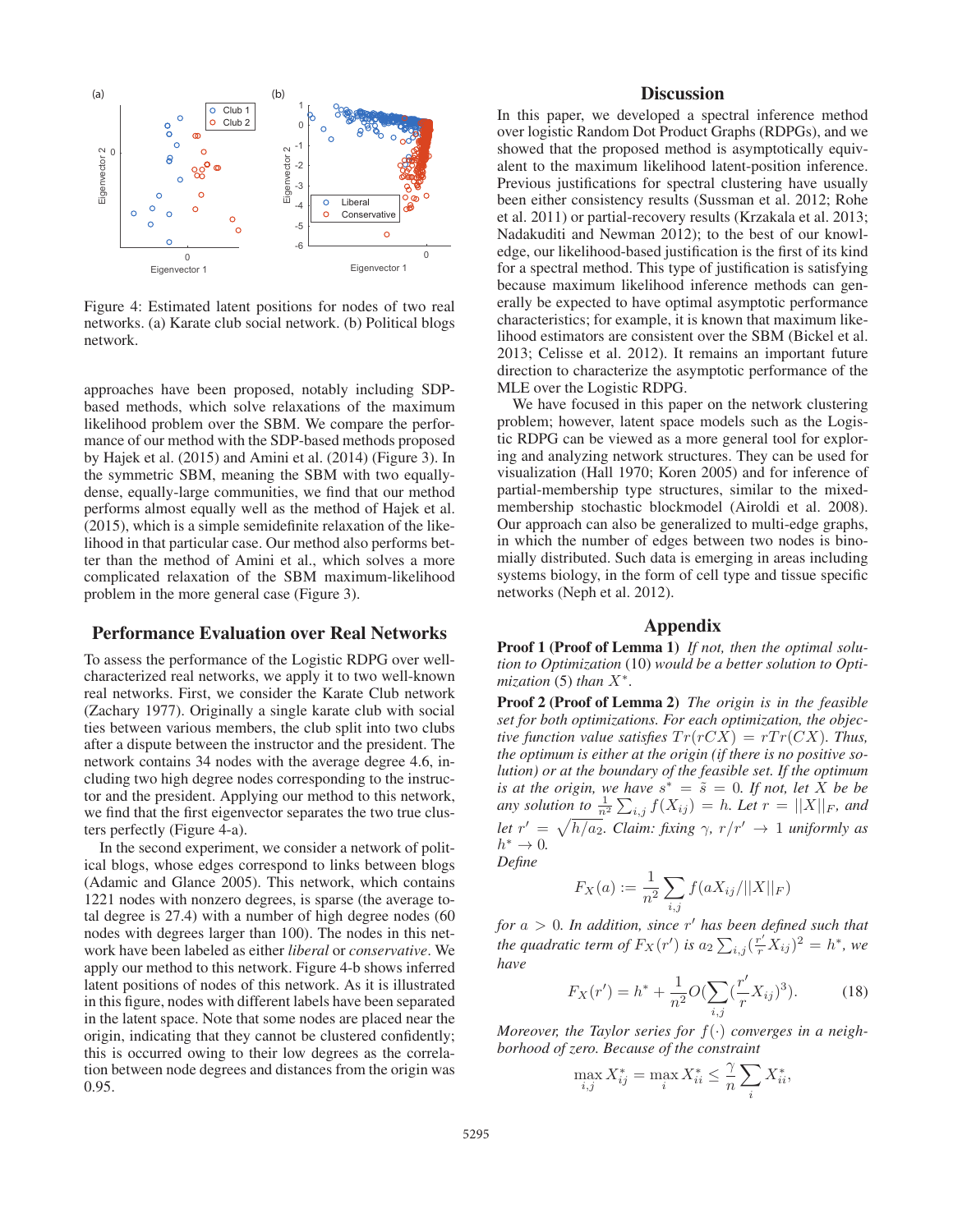*we can choose*  $\delta$  *such that every entry*  $X_{ij}$  *falls within this neighborhood. This constraint also implies*

$$
\frac{1}{n^2} \sum X_{ij}^3 \le \frac{1}{n^2} \sum |X_{ij}|^3 = O\left(\left(\frac{1}{n^2} ||X||_F\right)^3\right).
$$

*Substituting this into* (18)*, we have*

$$
F_X(r') = h^* + \frac{1}{n^2}O(r'^3).
$$
 (19)

*Therefore, we have*

$$
\frac{|F_X(r) - F_X(r')|}{F_X(r')} = \frac{|h^* + O(r'^3) - h^*|}{h^*} = O(r'). \tag{20}
$$

*Note that*  $f(\cdot)$  *is convex function with*  $f'(x) > 0$  *for all*  $x > 0$  *and*  $f'(x) < 0$  *for all*  $x < 0$  *Thus*  $F_Y$  *is increasing* 0 and  $f'(x) < 0$  for all  $x < 0$ . Thus  $F_X$  is increasing,<br>convex and zero-valued at the origin: for any  $a, b > 0$ *convex, and zero-valued at the origin: for any*  $a, b > 0$ *,* 

$$
\frac{|a-b|}{b} < \frac{|F_X(a) - F_X(b)|}{F_X(b)}.\tag{21}
$$

*Thus*  $\frac{|r-r'|}{r'} = O(r')$  and  $\frac{r}{r'} = 1 + O(r').$ <br>Let  $r_s$  be the norm of the argumax to optimal.

Let  $r_s$  be the norm of the  $\arg \max$  to optimization (12)*;* be-<br>cause the objective function is linear we have that  $\tilde{e} > r' e^*$ *cause the objective function is linear we have that*  $\tilde{s} \geq \frac{r'}{rs} s^*$ .<br>Let  $r_1$ , be the distance to the intersection of the boundary Let  $r_t$  be the distance to the intersection of the boundary *of the feasible set with the ray from the origin through the* arg max *to optimization* (13); then  $s^* \geq \frac{r_t}{r} \tilde{s}$ . We have<br>shown that both ratios tend uniformly to one This completes *shown that both ratios tend uniformly to one. This completes the proof.*

Proof 3 (Proof of Lemma 3) *First, suppose we have prior knowledge of eigenvalues of* X∗*. Denote its nonzero eigenvalues by*  $\lambda_1^*, ..., \lambda_d^*$ . Then we would be able to recover the *optimal solution to Optimization* (13) *by solving the following optimization*

$$
\max_{X} \quad Tr(BX) \n\lambda_i = \lambda_i^* \quad 1 \le i \le d \nrank(X) = d
$$
\n(22)

*Note that the Frobenius norm of a matrix is determined by eigenvalues of the matrix as follows:*

$$
||X||_F^2 = Tr(XX^T) = Tr(X^2) = \sum \lambda_i^2.
$$
 (23)

*Thus we can drop the Frobenius norm constraint in* (13)*. Let*  $X$  *be an*  $n \times n$  *psd matrix, whose non-null eigenvectors are the columns of a matrix*  $E \in \mathbb{R}^{n \times d}$ *, and whose respective eigenvalues are*  $\lambda_1, ..., \lambda_d$ . Let  $V := E \, diag(\sqrt{\lambda_1}, ..., \sqrt{\lambda_d})$ ,<br>so that  $X = VV^T$  Rewrite the objective function as *so that*  $X = V V^{\hat{T}}$ *. Rewrite the objective function as* 

$$
Tr(BX) = Tr(V^T B V) = \sum_{i=1}^d \lambda_i e_i^T B e_i.
$$

*Therefore*  $\tilde{X} = E E^{T}$  *and*  $X^* = V V^{T}$ *.* 

Proof 4 (Proof of Lemma 4) *The upper-triangular entries of* A *are independent Bernoulli random variables conditional on* X *and* μ*, with a logistic link function. The coefficients should be nonnegative, as* X *is constrained to be positive semidefinite.*

Proof 5 (Proof of Theorem 1) *By Lemma 1, we have that the solution to optimization* (10) *is equal to the loglikelihood, up to addition of a constant. By Lemma 2, we have that for a fixed*  $\gamma$ *, as h<sup>\*</sup>*  $\rightarrow$  *0, the quotient s<sup>\*</sup>/* $\tilde{s}$  *converges uniformly to one, where* s<sup>∗</sup> *is the solution to* (10) *and* <sup>s</sup>˜ *is the solution to optimization* (13)*. The convergence is uniform over the choice of* B *that is needed for Theorem 1. Because*  $s^*$  *and*  $\tilde{s}$  *do not diverge to*  $\pm \infty$ *, this also implies that*  $s<sup>∗</sup> - \tilde{s}$ *, and therefore the log-likelihood ratio, converges uniformly to zero. By Lemma 3, the non-null eigenvectors of the* arg max *of optimization* (13) *are equivalent (up to rotation) to the first eigenvectors of* B*. Finally, by Lemma 4, the eigenvalues that maximize the likelihood can be recovered using a logistic regression step. By Lemma 2, the theorem would hold if we recovered the eigenvalues solving the approximate optimization* (13)*. By finding the eigenvalues that exactly maximize the likelihood, we achieve a likelihood value at least as large.*

#### References

Abbe, E.; Bandeira, A. S.; and Hall, G. 2015. Exact recovery in the stochastic block model. *IEEE Transactions on Information Theory* 62(1):471–487.

Adamic, L. A., and Glance, N. 2005. The political blogosphere and the 2004 us election: divided they blog. In *Proceedings of the 3rd international workshop on Link discovery*, 36–43. ACM.

Airoldi, E. M.; Blei, D. M.; Fienberg, S. E.; and Xing, E. P. 2008. Mixed membership stochastic blockmodels. *Journal of machine learning research* 9(Sep):1981–2014.

Amini, A. A.; Levina, E.; et al. 2018. On semidefinite relaxations for the block model. *The Annals of Statistics* 46(1):149–179.

Art, C. W.; Sergiy, B.; et al. 2009. *Clustering challenges in biological networks*. World Scientific.

Athreya, A.; Lyzinski, V.; Marchette, D. J.; Priebe, C. E.; Sussman, D. L.; and Tang, M. 2013. A central limit theorem for scaled eigenvectors of random dot product graphs. *arXiv preprint arXiv:1305.7388*.

Bickel, P.; Choi, D.; Chang, X.; Zhang, H.; et al. 2013. Asymptotic normality of maximum likelihood and its variational approximation for stochastic blockmodels. *The Annals of Statistics* 41(4):1922–1943.

Boumal, N.;, Voroninski, V.; and Bandeira, A. 2016. The non-convex Burer-Monteiro approach works on smooth semidefinite programs. *Advances in Neural Information Processing Systems* 2757-2765.

Celisse, A.; Daudin, J.-J.; Pierre, L.; et al. 2012. Consistency of maximum-likelihood and variational estimators in the stochastic block model. *Electronic Journal of Statistics* 6:1847–1899.

Chung, F. R., and Graham, F. C. 1997. *Spectral graph theory*. Number 92. American Mathematical Soc.

Decelle, A.; Krzakala, F.; Moore, C.; and Zdeborová, L. 2011. Asymptotic analysis of the stochastic block model for